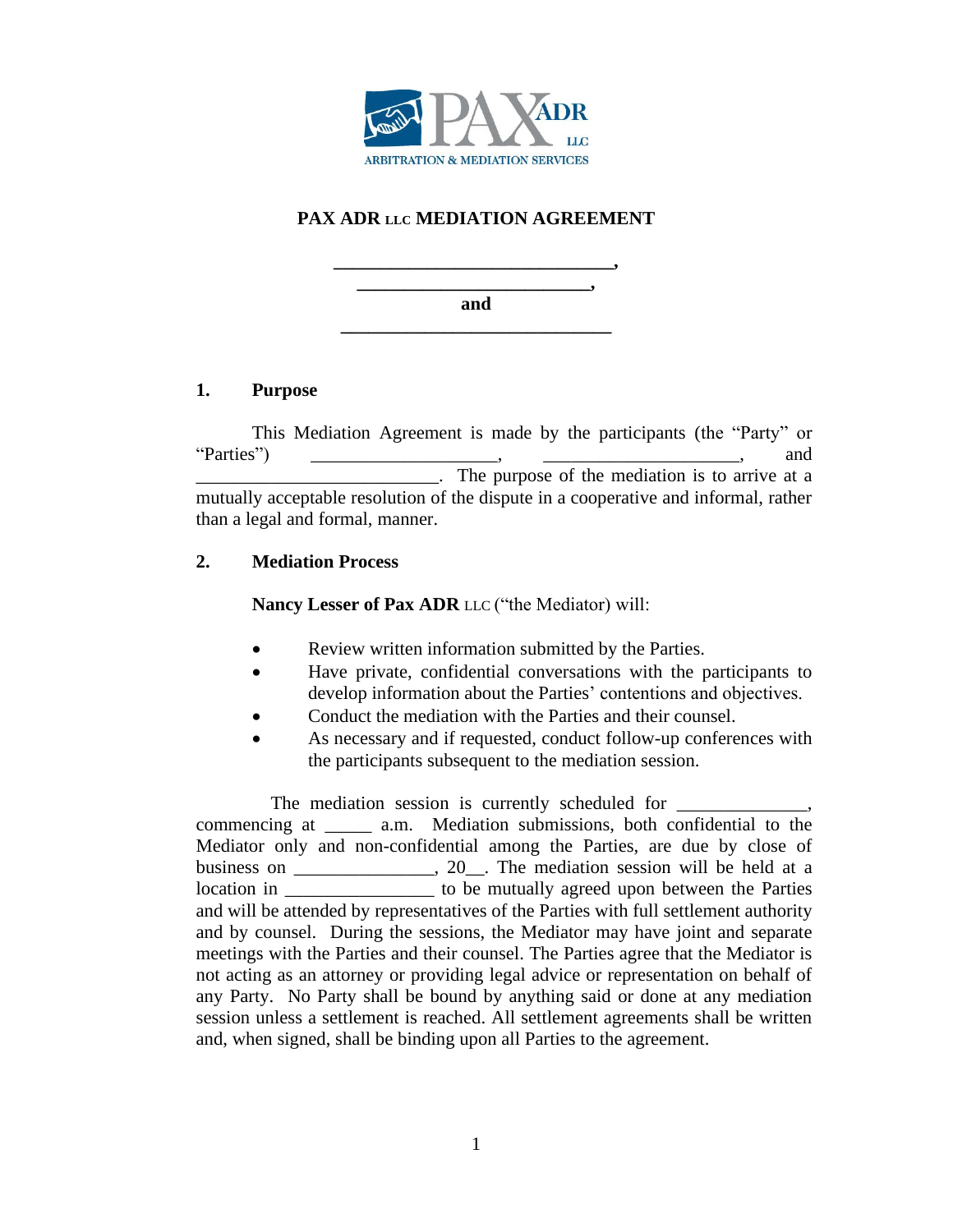#### **3. Confidentiality**

This entire mediation process is an off-the-record compromise negotiation. All offers, promises, conduct and statements, whether oral or written, made in the course of the mediation by any of the Parties, their agents, employees, experts, and attorneys, and by the Mediator, are confidential and off-the-record. Such offers, promises, conduct, and statements will not be disclosed to third persons, except persons associated with the participants in the process (e.g., a Party's agent, employee, or attorney) and are privileged and inadmissible for any purpose, including impeachment, notwithstanding Rule 408 of the Federal Rules of Evidence and any applicable federal or state statute, rule or common law provision. If this matter does not settle in mediation, no Party may provide any details or otherwise disclose what happened in the mediation. However, evidence previously disclosed or known to a Party, or that is otherwise admissible or discoverable, shall not be rendered confidential, inadmissible, or not discoverable solely as a result of its use in the mediation.

### **4. Disqualification of Mediator, Exclusion of Liability, and Future Relationships**

The Parties agree not to call the Mediator as a witness or as an expert in any pending or subsequent litigation or arbitration involving the Parties and relating in any way to the dispute which is the subject of the mediation. The Parties agree to defend the Mediator and Pax ADR LLC from any subpoenas from third parties arising out of this Agreement or the mediation. The Parties agree that neither Pax ADR LLC nor the Mediator is a necessary party in any arbitral or judicial proceedings relating to the mediation or to the subject matter of the mediation. Neither the Mediator nor any employee or agent of Pax ADR LLC shall be liable to any Party for any act or omission in connection with any mediation conducted under this Agreement.

Neither the Mediator nor the Mediator's firm shall undertake any work for or against a party regarding the subject matter of the mediation. The Mediator's firm may mediate other unrelated matters involving one or more of the Parties or counsel during the pendency of the mediation.

#### **5. Termination of Mediation**

This is a voluntary, non-binding mediation process. Any Party may terminate its participation for any reason by notification to Pax ADR LLC and the other Parties. The Mediator may terminate the mediation at any time if, in her judgment, no further value exists to continuing the process or other circumstances exist rendering the mediation unproductive.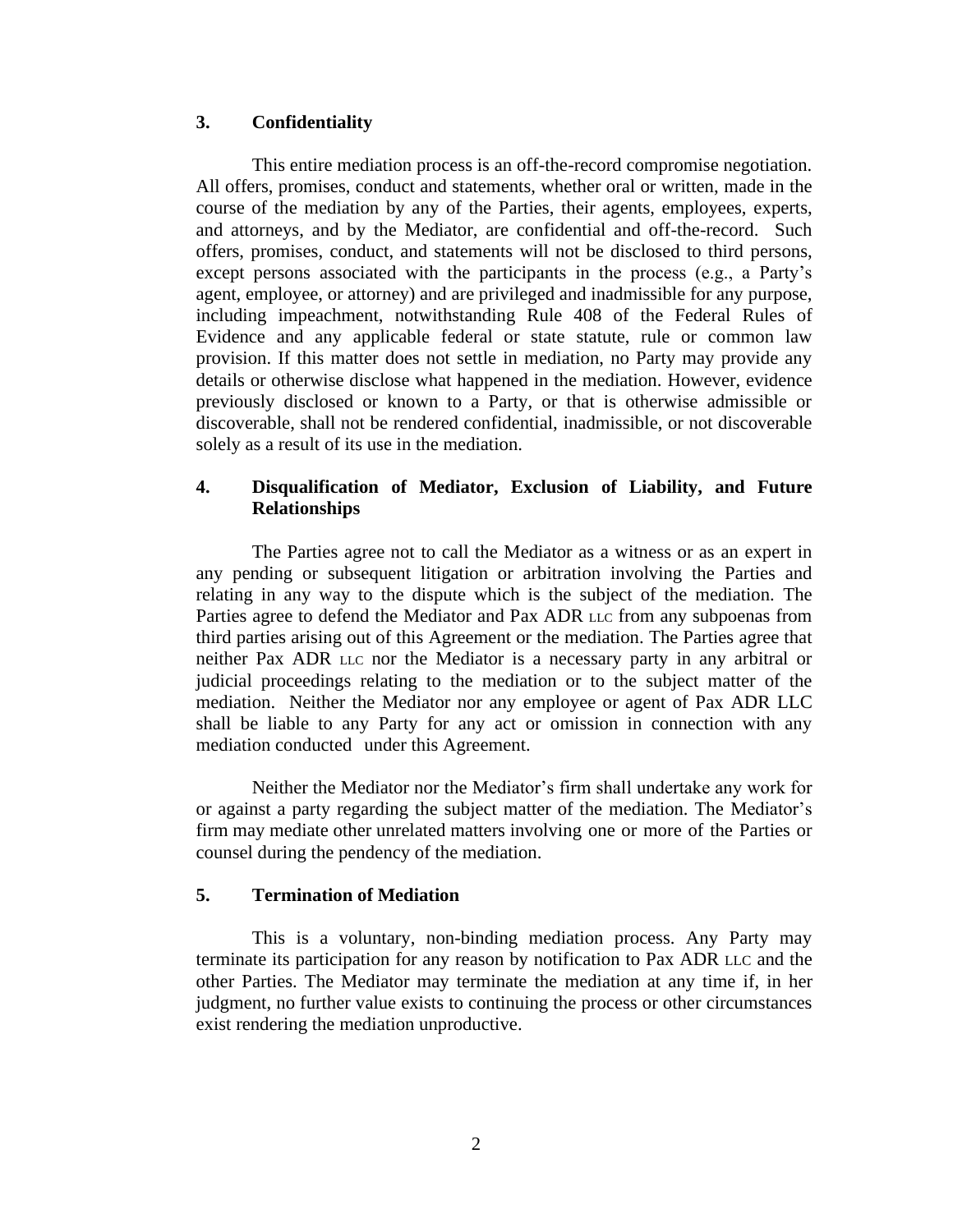#### **6. Fees**

Fees for services by the Mediator will be determined by the number of hours (or portion thereof) she spends on the matter, plus expenses. The Mediator will bill for the time spent in initial contacts, electronic communications and premediation telephone conferences, reviewing submissions and material in preparation for the mediation session, out of town travel, conducting the mediation session, and any follow-up activity the Parties request. The Mediator's fees are set forth in the attached rate sheet. Apart from the daily session fee, the Mediator's time is billed in quarter-hour increments. Expenses, such as conference room and meal charges, long distance telephone, transportation or copying charges, will be billed at cost, which in some cases may be estimated.

Other personnel, such as a paralegal or law clerk, may be utilized to perform certain tasks that the Mediator would otherwise be required to perform in order to effect a cost savings to the Parties.

# **7. Cancellation Policy**

If a mediation session is cancelled or rescheduled more than 30 days before a session, professional fees are fully refundable, except to the extent Mediator preparation or other professional time has already been incurred. If a cancellation or request for rescheduling occurs within 30 days of the mediation, a cancellation fee based upon the daily session fee for each reserved day as well as any preparation or other professional time already incurred will be charged, unless the Mediator can use some or all of the reserved time on other matters. If a mediation session is completed in less time than was budgeted, the actual time reserved but not used will be billed unless the time can be rescheduled for another matter.

#### **8. Advance Payment**

The Parties have agreed to share the mediation fees and expenses in shares. The Parties shall be invoiced by the Mediator according to the percentages recited in this Agreement notwithstanding any subsequent agreement reached by the Parties during the mediation process. The Mediator has estimated total fees and expenses for the mediation session presently scheduled as \_\_\_\_\_\_\_\_\_\_\_\_\_\_. This is an estimate only, and the Parties are responsible for all fees and expenses incurred. Each Party shall pay an advance amount prior to the mediation session as set forth in an invoice to be forwarded to each Party. All advance fees not used will be returned to the Parties at the conclusion of the mediation. If the retainer account is exhausted prior to the end of the mediation, the Parties may be asked to replenish the account.

**By: \_\_\_\_\_\_\_\_\_\_\_\_\_\_\_\_\_\_\_\_\_\_\_\_\_\_\_\_\_\_\_\_\_\_\_\_\_\_\_**

**For:**